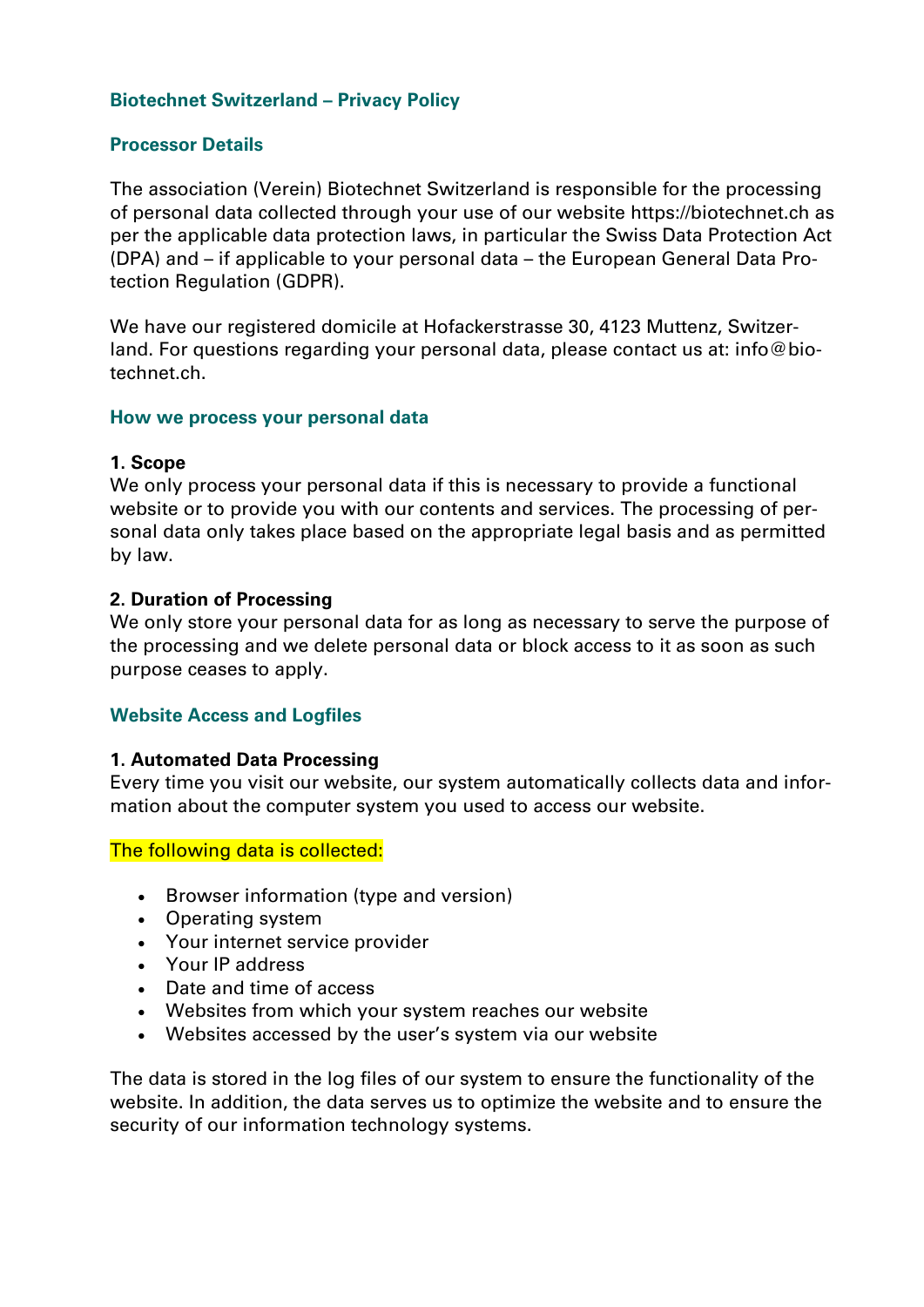## **2. Cookies, Tracking and Technologies Relating to the Use of our Website**

## We do not use cookies on our site.

We use Google Analytics on our website. Our website includes a Newsletter sign up form, which is linked to Hubspot. (Analytics) and Hubspot are services provided by third parties, which may be located in any country. Although such service providers do not receive personal data from us (and do not retain any IP addresses), they may track your use of the website, combine this information with data from other websites you have visited, and use this information for their own purposes (e.g. to manage advertising). If you have registered with the service provider concerned, the service provider will also know your identity. The service provider concerned will then be responsible for processing your personal data in accordance with the applicable data protection provisions. Service providers only provide information on how a particular website is used (but not any personal details).

We do not use plugins from social networks such as Facebook, Twitter, YouTube, Google+, LinkedIn, Xing or Instagram on our websites.

## **3. Search Fields, Forms, and their Processing Purposes**

Our website includes Search, Category and Filter Fields that allow you to search for scientific expertise, facilities, technology platforms, events, news, and members. We collect information about what topics and search terms you query in order to understand what our visitors are looking for, and to provide relevant suggestions.

Our website includes a Contact Us form. We collect your name, email address, phone number, company name, and nature of your enquiry in order to connect you to scientific expertise and infrastructure at our member institutions, or respond to your questions. We pass on the information you enter to our members and our network when we think there is a possibility of a match between your needs and their offerings. You are free to continue the discussion directly with our members and to inform us and them if you no longer want to be in contact.

Our website includes a Membership request form. Our administrative team and steering committee evaluate the information you provide in order to determine if you will be admitted as a member. We may also pass on the information you enter in the Membership request form to our members, if we determine that there may be another form of interaction (event sponsorship and attendance, joining a Biotechnet technology platform) that is more appropriate to the nature of your business or your goals.

## **3. Duration of Processing**

The data will be deleted as soon as they are no longer necessary to achieve the purpose for which they were collected.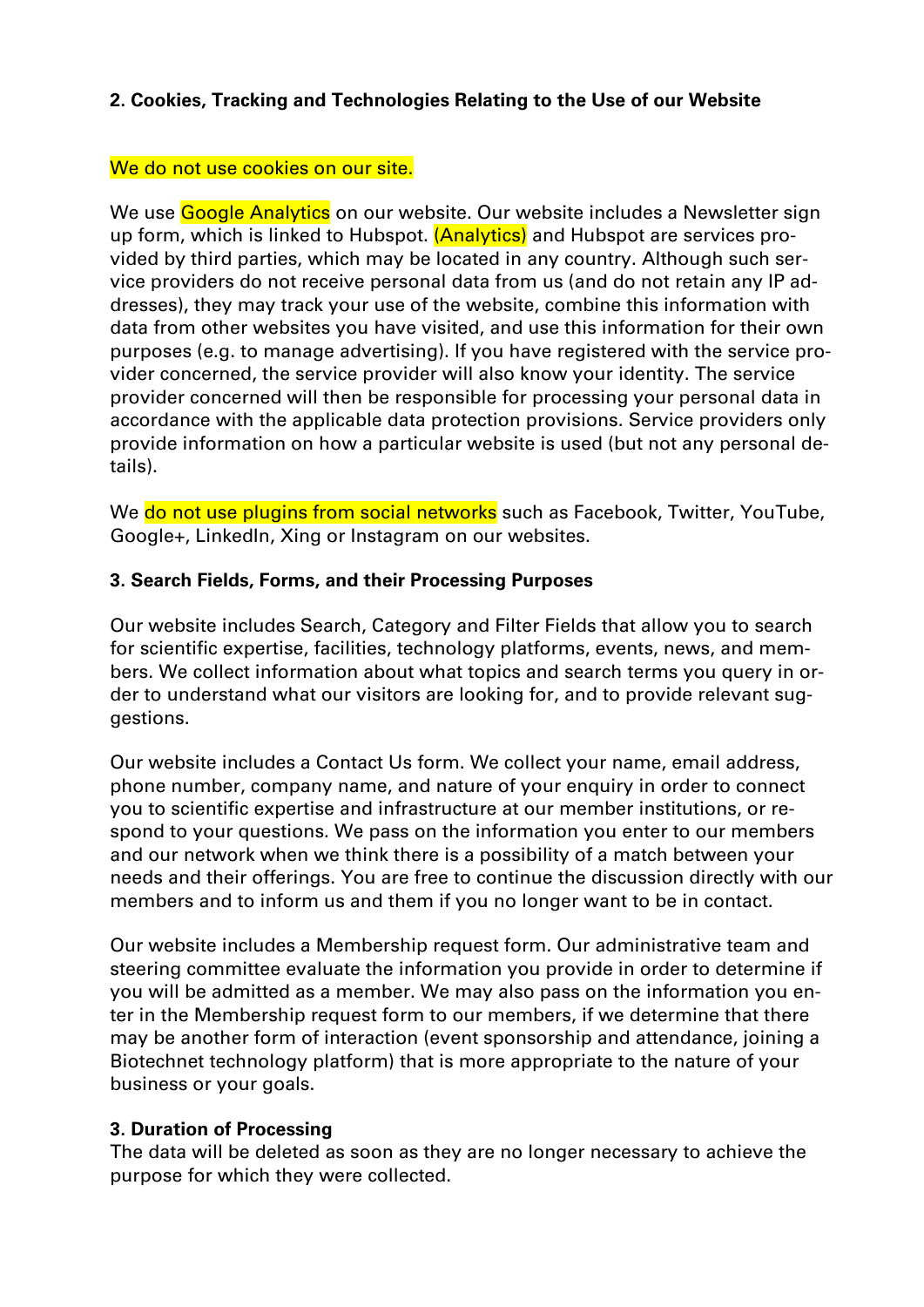In the case of the collection of data for the provision of the website, this is the case when the respective session has ended. If the data is stored in log files, deletion occurs after seven days at the latest. Further storage is possible. In this case, the IP addresses of the users are deleted or anonymized.

Data collected through contact forms is stored **indefinitely**. This allows us to analyse and report on the number and nature of enquiries received, to help us deliver and improve our services.

#### **5. No Objection**

The collection of data for the provision of the website and the storage of data in log files is absolutely necessary for the operation of the website. Consequently, there is no possibility of objection on your part.

## **Your Rights**

You have the following rights under the applicable data protection laws:

## **1. Right of Information**

You can request us to confirm whether personal data concerning you is being processed by us.

If such processing has taken place, you can request the following information from us:

- The purposes for which the personal data are processed;
- the categories of personal data being processed;
- the recipients or categories of recipients to whom the personal data concerning you have been or are still being disclosed;
- the planned duration of the storage of the personal data concerning you or, if specific information on this is not possible, criteria for determining the storage period;
- the existence of a right to rectification or deletion of personal data concerning you, a right to limitation of processing by the controller or a right to object to such processing;
- the existence of a right of appeal to a supervisory authority;
- any available information on the origin of the data if the personal data are not collected from the data subject;
- if the processing is subject to GDPR, the existence of automated decisionmaking including profiling in accordance with Art. 22 para. 1 and 4 GDPR and – at least in these cases – meaningful information on the logic involved and the scope and intended effects of such processing for the data subject.

You have the right to request information as to whether the personal data concerning you is transferred to a third country or to an international organisation. In this context, you may request to be informed of the appropriate guarantees in connection with the transmission.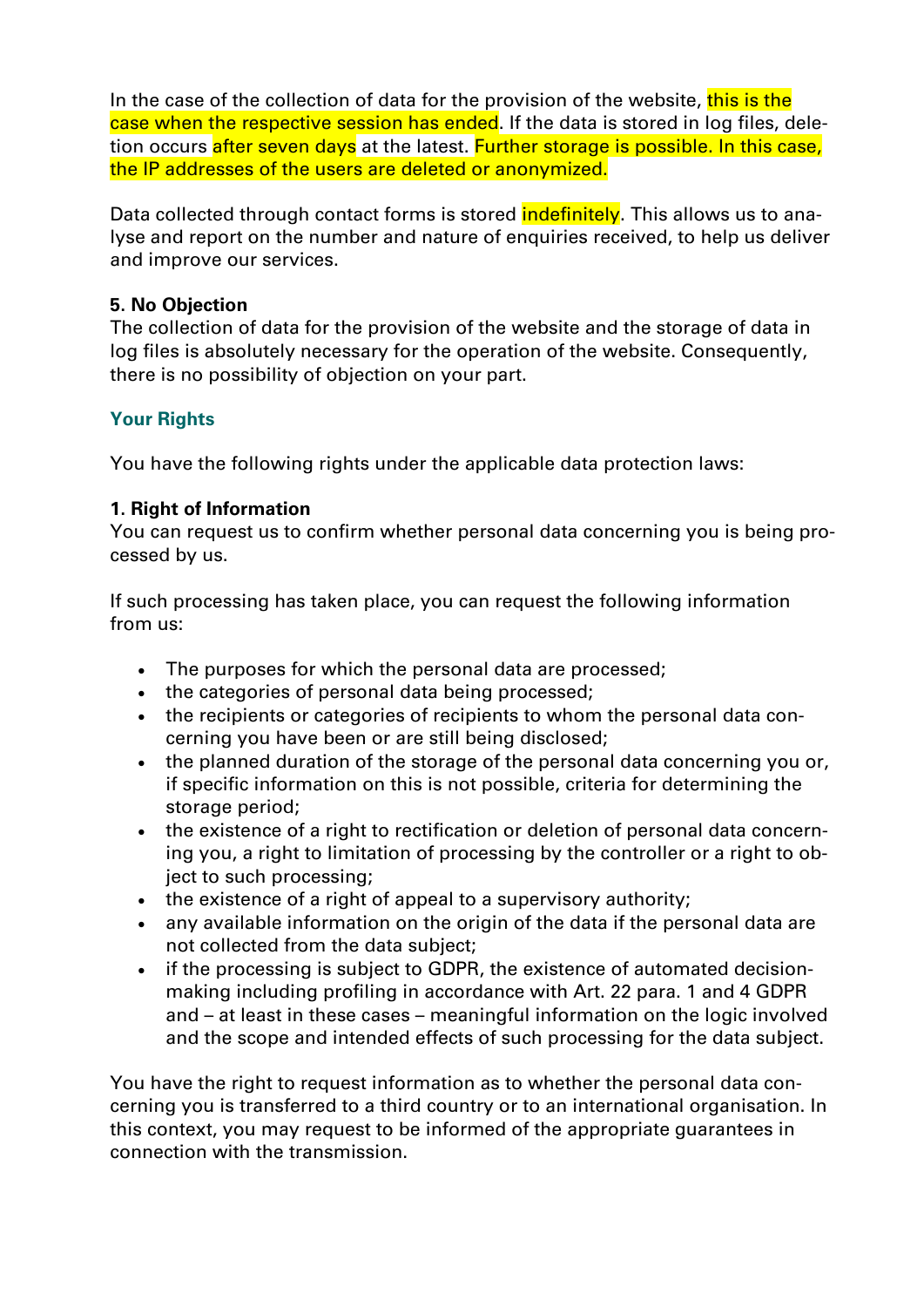# **2. Right to Rectification**

You have a right of rectification and/or completion if the personal data processed concerning you are incorrect or incomplete. We shall make the correction without delay.

## **3. Right to Deletion**

# **a) Obligation to Delete Personal Data**

You may request us to delete the personal data relating to you without delay and we are obliged to delete this data without delay if one of the following reasons applies:

- The personal data concerning you are no longer necessary for the purposes for which they were collected or otherwise processed.
- You revoke your consent, on which the processing was based pursuant to Art. 6 para. 1 lit. a or Art. 9 para. 2 lit. a GDPR, and there is no other legal basis for the processing.
- You file an objection against the processing pursuant to Art. 21 para. 1 GDPR and there are no overriding legitimate reasons for the processing, or you file an objection against the processing pursuant to Art. 21 para. 2 GDPR.
- The personal data concerning you have been processed unlawfully.
- The deletion of personal data relating to you is necessary to fulfil a legal obligation to which we are subject.
- The personal data concerning you were collected in relation to information society services offered pursuant to Art. 8 para. 1 GDPR.

# **b) Exceptions**

The right to deletion does not exist insofar as the processing is necessary

- to exercise freedom of expression and information;
- for the performance of a legal obligation required for processing under the applicable law or for the performance of a task in the public interest or in the exercise of official authority conferred on the controller;
- for reasons of public interest in the field of public health pursuant to Art. 9 para. 2 lit. h and i and Art. 9 para. 3 GDPR;
- for archiving purposes in the public interest, scientific or historical research purposes or for statistical purposes pursuant to Art. 89 para. 1 GDPR, insofar as the right mentioned under a) is likely to make it impossible or seriously impair the attainment of the objectives of such processing, or
- to assert, exercise or defend legal claims.

## **5. Right to Notification**

If you have exercised your right to have us correct or delete the processing, we are obliged to inform all recipients to whom the personal data concerning you have been disclosed of this correction or deletion of the data or restriction on processing, unless this proves impossible or involves a disproportionate effort.